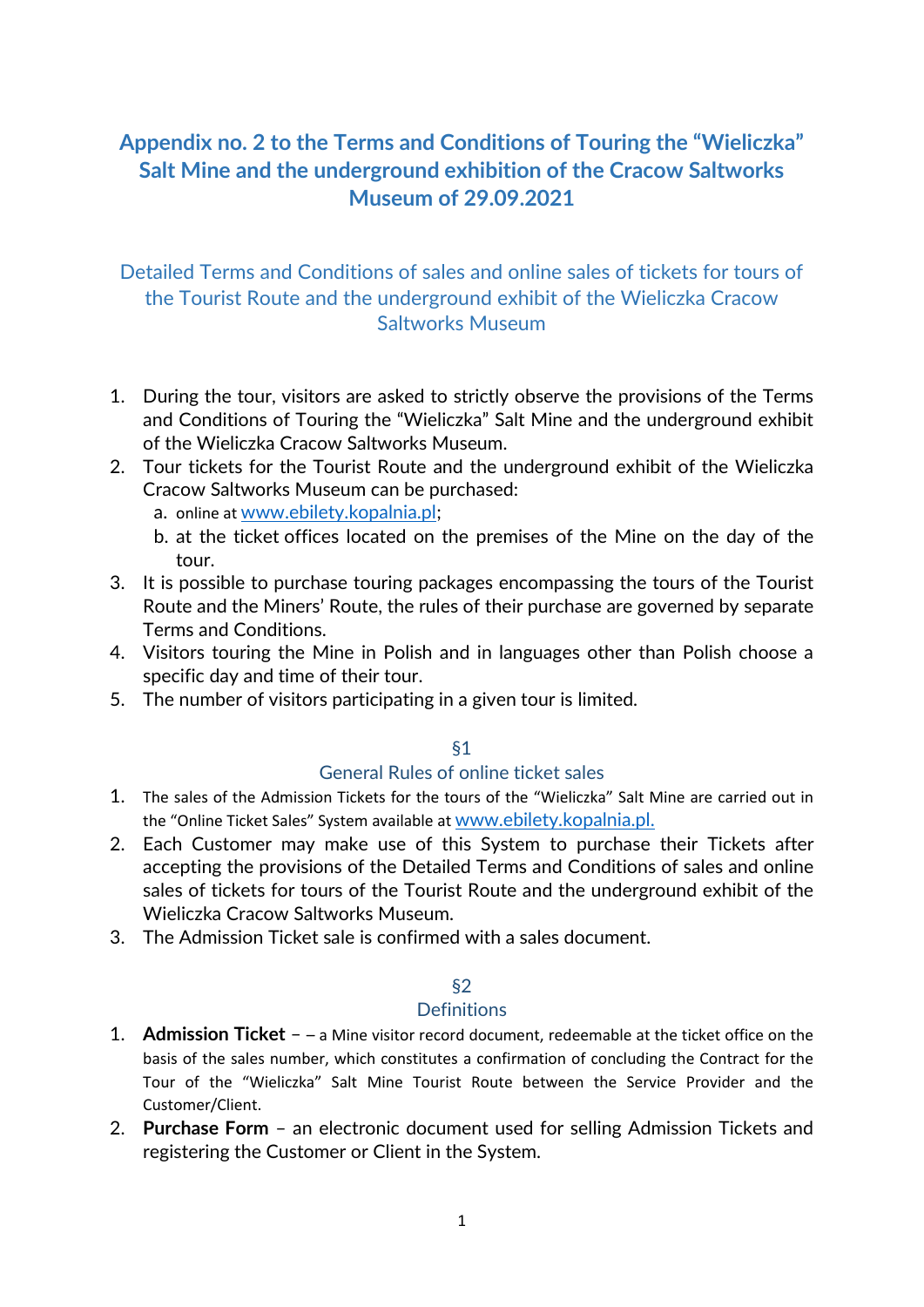- 3. **Customer** a consumer who is a natural person, who carries out a legal transaction with an entrepreneur, which is not directly related to their business or professional activity within the meaning of the provisions of the Civil Code, who uses the System to purchase the Admission Ticket.
- 4. **Client** a legal entity, natural person or any other entity who carries out a legal transaction with an entrepreneur directly related to their business or professional activity within the meaning of the provisions of the Civil Code, who uses the System as a part of regular cooperation, in order to purchase the Admission Tickets, which requires prior registration and logging into the account dedicated to the Client. To complete the registration process, please send a message to [rezerwacja@kopalnia.pl.](mailto:rezerwacja@kopalnia.pl)
- 5. **Sales Number** a unique code containing information about the serial number of the transaction, as well as tour date and time, assigned by the System. Generating a Sales Number and making a payment for the transaction is tantamount to purchasing an Admission Ticket.
- 6. **System Operator** Kopalnia Soli "Wieliczka" Wsparcie Sp. z o.o. with a registered office in Wieliczka, Park Kingi 1, 32-020 Wieliczka, registered in the National Court Register kept by the District Court for the Kraków-Śródmieście District in Krakow,12th Commercial Division, under the National Court Register no. KRS 0000095741, which handles the organisation of tourist traffic in the "Wieliczka" Salt Mine.
- 7. **Online sale** sale of Tickets carried out in real time via the Online Sales System available at www.ebilety.kopalnia.pl.
- 8. **System** the "Online Sales System" software for visitors, which is used to sell tickets online for tours in Polish and languages other than Polish, available at www.ebilety.kopalnia.pl.
- 9. **Contract** the contract for a tour concluded between the Customer or Client and the Service Provider at the time of sale of Tickets.
- 10. **Service Provider** Kopalnia Soli "Wieliczka" Spółka Akcyjna with registered office in Wieliczka, Park Kingi 1, 32-020 Wieliczka, registered in the National Court Register kept by the District Court for Kraków-Śródmieście District, 12th Commercial Division, under National Court Register no. KRS 0000278401, NIP (Tax Identification Number): 683-000-34-27, REGON: 000041683.
- 11. **Terms and Conditions of Online Ticket Sales** this document, which is accepted by the Customer or the Client by purchasing the Tickets.

## §3

## Purchasing and receiving tickets

- 1. The Customer or Client may use the System to purchase an Admission Ticket for a specific time on a given day, when the Mine is open to visitors.
- 2. The date limits for online ticket sales are specified at www.ebilety.kopalnia.pl.
- 3. The purchase of the Admission Tickets requires:
	- paying the full price of the purchased Admission Tickets;
	- In the case of the Customer, providing an active e-mail address, full name, as well as filling in and submitting the Purchase Form, along with accepting the Terms and Conditions of Online Ticket Sales;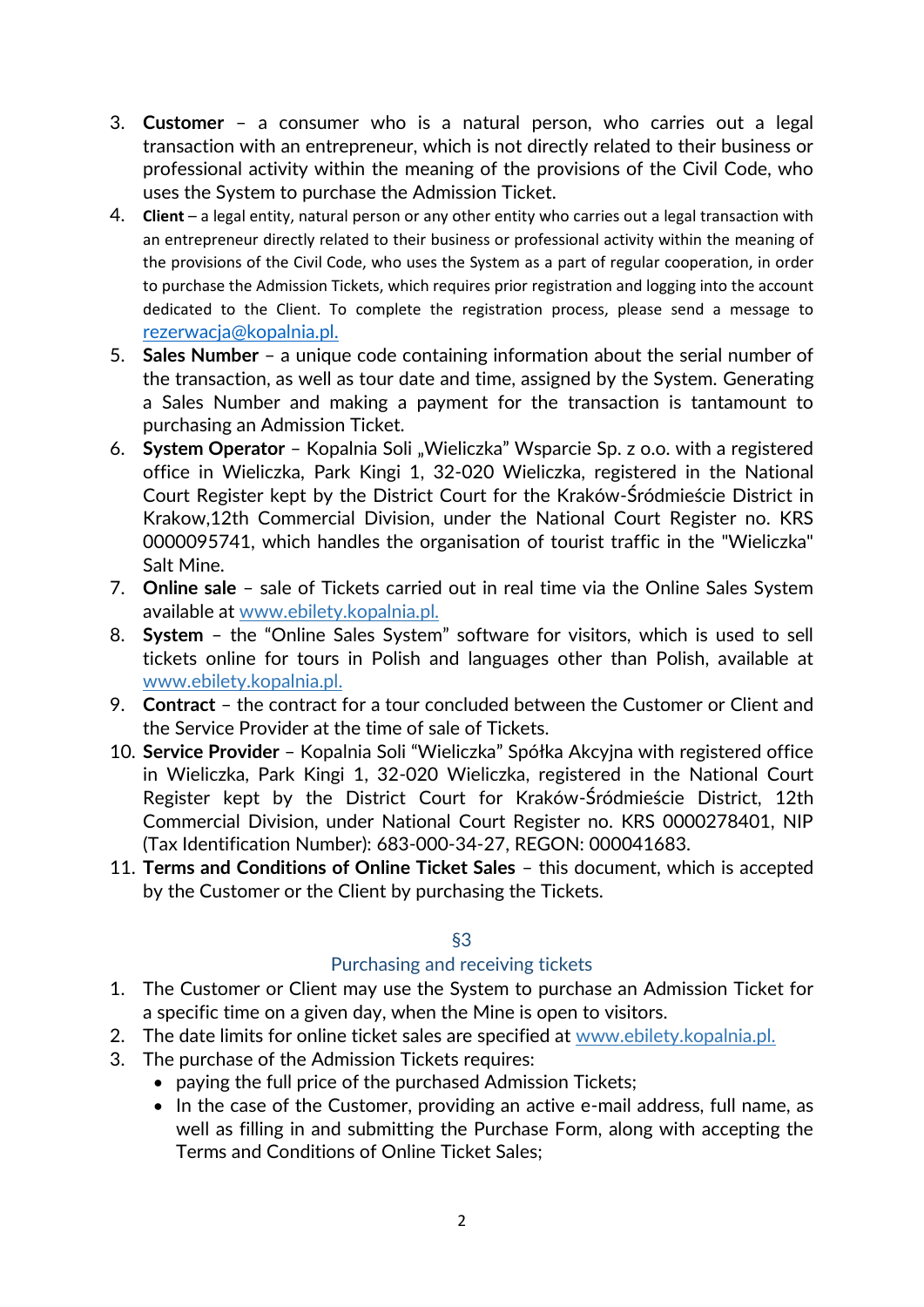- In the case of a Client, purchasing tickets online requires prior registration and logging to an account dedicated to the specific Client. To complete the registration process, please send a message to [rezerwacja@kopalnia.pl.](mailto:rezerwacja@kopalnia.pl) In addition, the Client should provide an active email address, name, Tax Identification Number, as well as complete and send a Purchase Form and accept these Terms and Conditions of Online Ticket Sales.
- In the case of a Contractor without a valid Tax Identification/VAT ID number, the purchase requires prior registration and logging to an account dedicated to the specific Client. To complete the registration process, please send a message to [rezerwacja@kopalnia.pl.](mailto:rezerwacja@kopalnia.pl) In addition, the Client should provide an active email address, name, as well as complete and send a Purchase Form and accept these Terms and Conditions of Online Ticket Sales.
- 4. The maximum number of Tickets that a Customer or a Client can purchase in one transaction is listed at [www.ebilety.kopalnia.pl.](http://www.ebilety.kopalnia.pl/)
- 5. The Service Provider and the System Operator shall not be held liable for disruptions concerning access to the System resulting from reasons beyond the Provider's and System Operator's control, as well as security reasons.
- 6. The System Operator reserves the right to make the System unavailable due to the reasons beyond the System Operator's control or due to technical actions of the System Operator. The System Operator undertakes to limit the disruptions to the necessary minimum.
- 7. The Customer or the Client are obliged to confirm that the purchase is subject to the obligation to pay the costs of the confirmed order. This confirmation is made by the Customer or the Client selecting the separate tab: "Order with obligation to pay".
- 8. The purchase of the Admission Ticket takes place after paying the full price of the Tickets through the eCard fast payment operator, which ensures secure transaction processing.
- 9. If the currency of the provided credit card is other than PLN, the foreign exchange risk is borne by the Customer or the Client.
- 10. Purchasing Admission Tickets via the System is tantamount to accepting the acceptance of the Terms and Conditions of Touring the "Wieliczka" Salt Mine and the underground exhibit of the Wieliczka Cracow Saltworks Museum and its appendices, as well as the ticket prices as listed at [www.kopalnia.pl.](http://www.kopalnia.pl/)
- 11. After the payment for the purchase of Admission Tickets is credited to the Mine's account, a transaction confirmation is automatically sent to the e-mail address provided by the Client or Customer. Additionally, the Client receives a sales document with the Tax Identification number.

#### §4

#### Admission Ticket purchase confirmation

- 1. Online sales take place in real time. The System automatically sends a purchase confirmation to the e-mail address specified by the Customer or Client in the Purchase Form.
- 2. The Purchase Confirmation contains all the information concerning the purchase, including the system number, as well as the full name of the Customer or the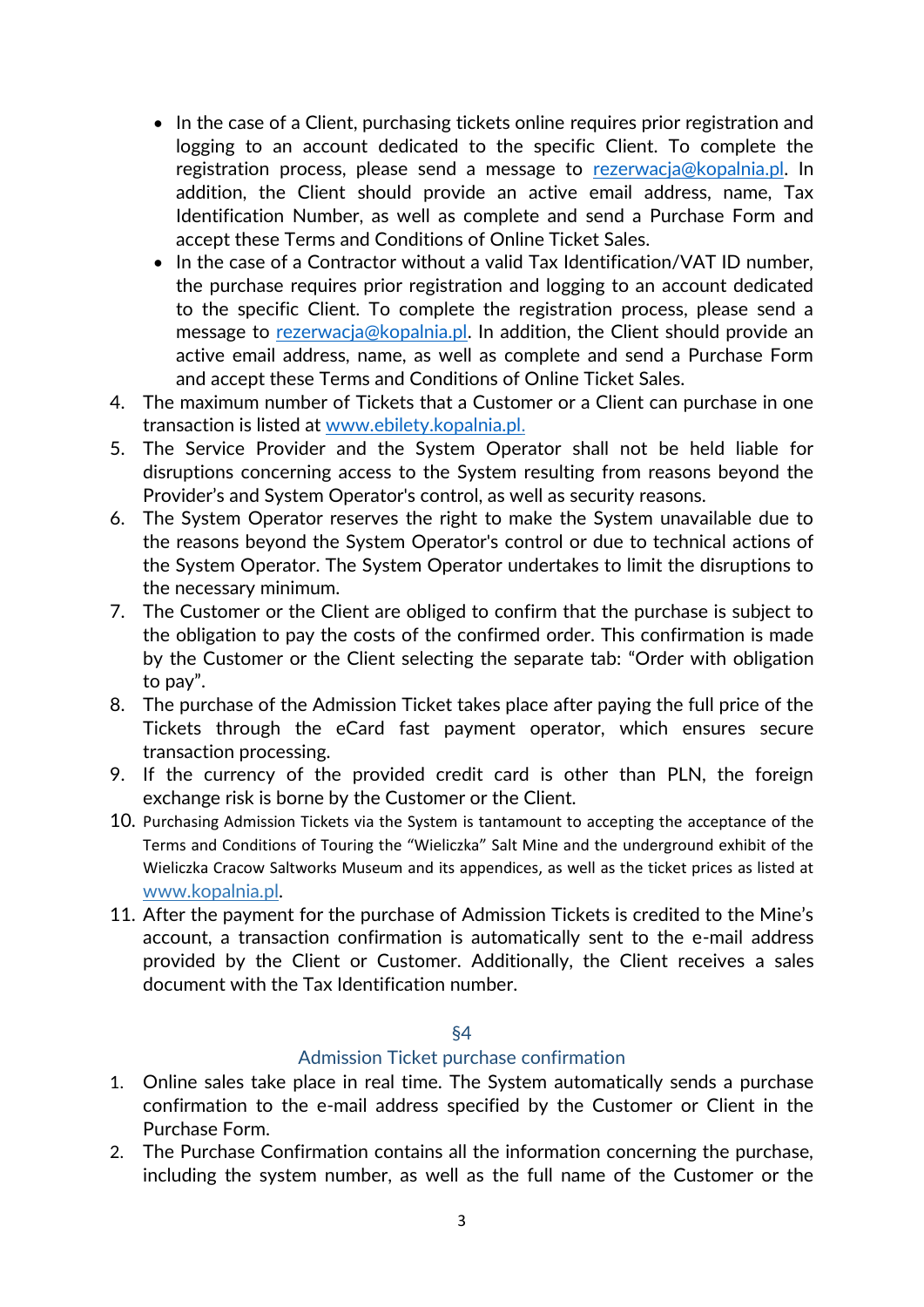name of the Client who is to collect the tickets at the Service Provider's ticket office. The Service Provider will confirm the remote conclusion of the Contract with a digital document sent to the e-mail address provided in the Purchase Form. This confirmation also contains relevant information and excerpts from the Terms and Conditions of Touring the "Wieliczka" Salt Mine and the underground exhibit of the Wieliczka Cracow Saltworks Museum and its appendices.

- 3. Upon producing the confirmation printed out or in electronic form at the ticket office on the day of the tour:
	- The Customer will receive their Admission Tickets and a sales document,
	- The Client will receive their Admission Tickets it is important to note that the sales document has been sent after the payment has been credited to the Mine's account, to the email address included in the Purchase Form.
- 4. The System enables the Customer or Client to change the date of the tour after they have completed the purchase transaction.
	- a. You may change your scheduled tour date, but no later than 24 hours before the scheduled tour date.
	- b. All tickets purchased for a scheduled tour date in one transaction will be reassigned to the new date agreed upon by the Parties.

#### §5

#### Personal data

- 1. According to the Article 13, sections 1 and 2 of the Regulation (EU) of the European Parliament and of the Council of 27 April 2016 on the protection of individuals with regard to the processing of personal data and on the free movement of such data and repealing Directive 95/46/EC, also referred to as the General Data Protection Regulation or GDPR, we would like to inform you that:
	- a. Kopalnia Soli "Wieliczka" S.A. with registered office at Park Kingi 1, 32-020 Wieliczka is the Controller of your personal data.
	- b. Compliance with data protection rules by Kopalnia Soli "Wieliczka" S.A. is supervised by a designated Data Protection Officer, who may be contacted via e-mail: *[iod.sa@kopalnia.pl](mailto:iod.sa@kopalnia.pl)* or by phone +48 12 278 71 14.
	- c. Your personal data will be processed as necessary for the performance of the contract of sale of the Admission ticket, to which you are a Party, pursuant to Article 6(1)(b) of the GDPR.
	- d. Your personal data may be received by authorised employees of the Controller, IT companies, law firms and other entities processing personal data on behalf of the Controller on the basis of relevant contracts and in line with its instructions, including Kopalnia Soli "Wieliczka" Wsparcie Sp. z o.o. the operator handling tourist services within the "Wieliczka" Salt Mine – as data processors, as well as other entities, which may obtain access to the data in accordance with the relevant provisions of the law in force.
- 2. Your personal data will not be transferred to any third countries (countries outside of the European Economic Area) or any international organisation.
- 3. Your personal data will be stored for a period of 5 years from the beginning of the year following the financial year of the conclusion of the Sales Contract, in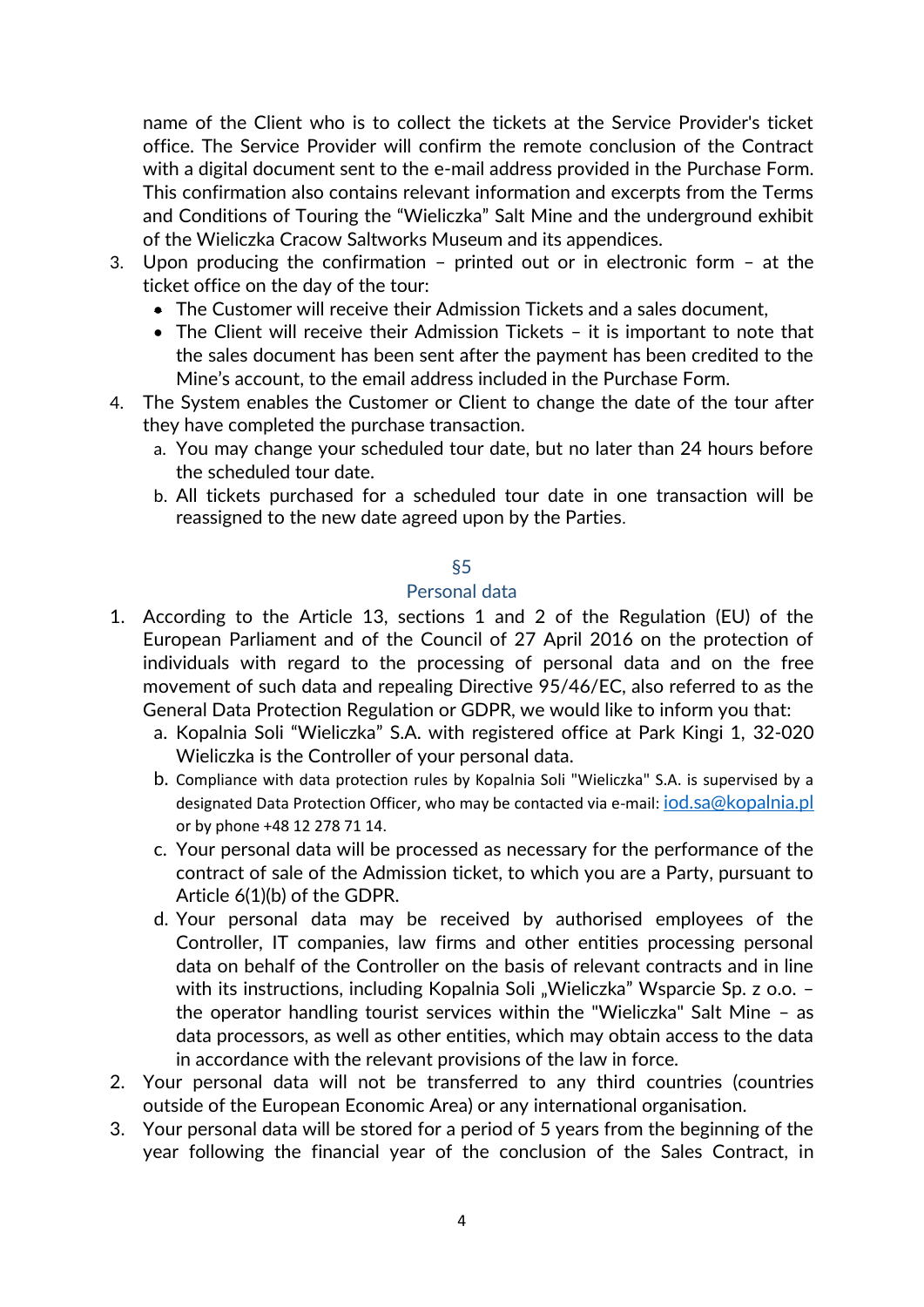accordance with tax law, taking into account relevant statutes of limitations for claims.

- 4. In connection with the processing of personal data, you have the following rights:
	- a. the right of access to the content of the data (pursuant to Article 15 of the General Data Protection Regulation);
	- b. the right to rectification (pursuant to Article 16 of the General Data Protection Regulation);
	- c. the right to erasure (pursuant to Article 17 of the General Data Protection Regulation);
	- d. the right to restrict processing (pursuant to Article 18 of the General Data Protection Regulation);
	- e. the right to data portability (pursuant to Article 20 of the General Data Protection Regulation);
	- f. the right to object (pursuant to Article 21 of the General Data Protection Regulation);
	- g. the right to lodge a complaint to the supervisory authority (President of the Office for the Protection of Personal Data) if it is considered that the processing of your personal data violates the provisions of the General Data Protection Regulation.
- 5. You can exercise the above rights by sending an e-mail to [online@kopalnia.pl](mailto:online@kopalnia.pl) or [iod.sa@kopalnia.pl.](mailto:iod.sa@kopalnia.pl)
- 6. Providing your personal data is voluntary, but it is a necessary condition for the performance of the Admission Ticket Sales Contract.
- 7. The processing of your personal data will not involve decision-making based solely on automated processing, including profiling.

## §6

## Rights and obligations of the Parties

- 1. The Customer or Client shall:
	- a. Use the System in accordance with the law, the provisions of these Terms and Conditions and principles of good mores.
	- b. Not transfer any rights arising from the conclusion of the Contract to third parties.
	- c. Provide true personal information in connection with credit card payments.
- 2. The Customer or Client declares that all information provided by them while using the System are true and correct to the best of their knowledge.
- 3. The Customer or Client shall be entitled to lodge a complaint in writing. For this purpose, they shall contact the System Operator via e-mail **[online@kopalnia.pl](mailto:online@kopalnia.pl)** within 14 days from the date of conclusion of the Contract. The Customer or Client is obliged to provide all information and documentation concerning the complaint submitted.
- 4. The Customer or Client declares that they are aware of the consequences arising from civil and criminal consequences of actions inconsistent with the laws in force in the Republic of Poland and acknowledges that actions undertaken in breach of relevant acts (such as fraud) will be reported to the competent law enforcement authorities, with no prejudice for pursuing the repair of the damage in civil proceedings.